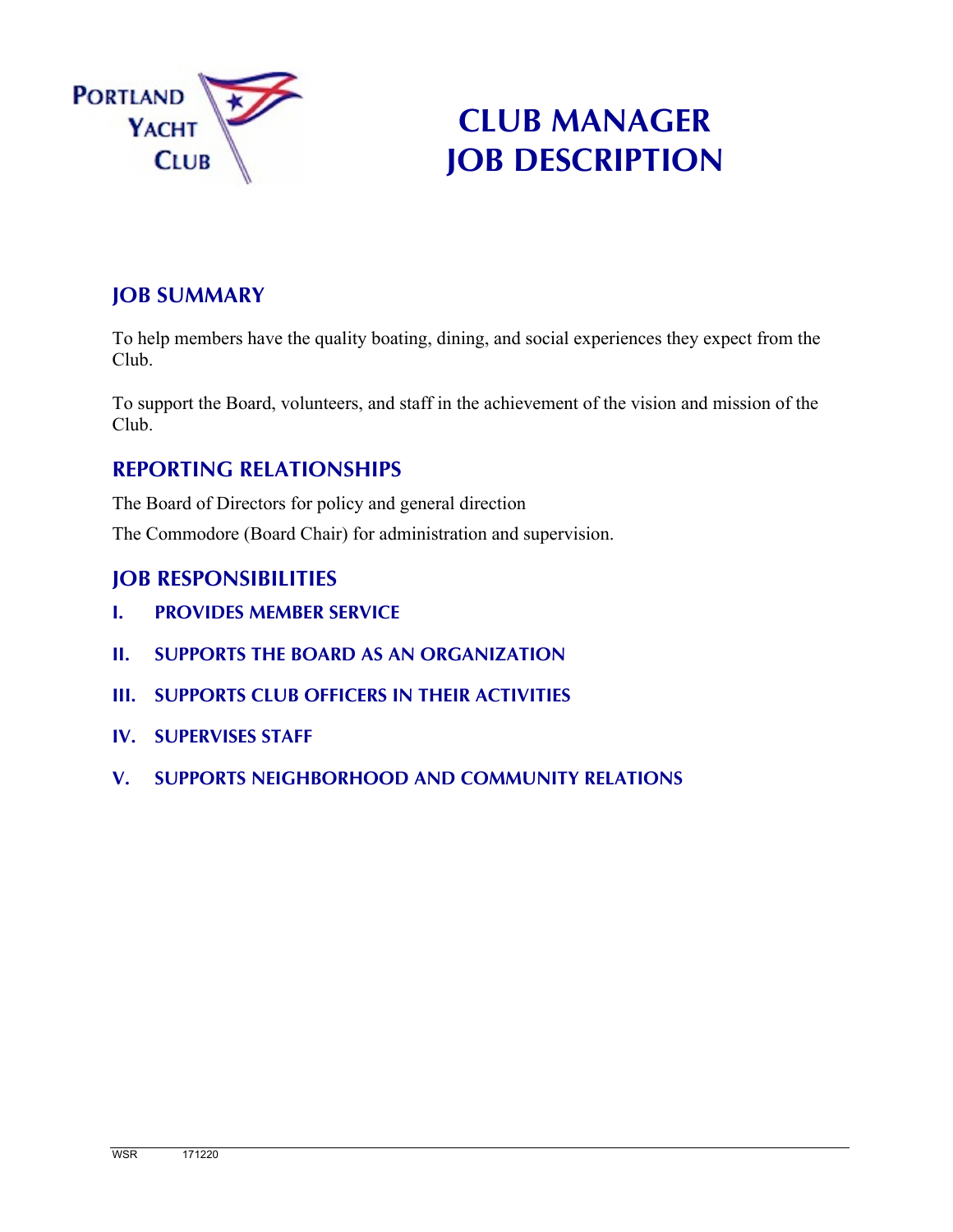# **TASKS TO SUPPORT JOB RESPONSIBILITIES**

#### **I. PROVIDES MEMBER SERVICE**

- 1. Without being intrusive, takes advantage of every opportunity to engage with members.
- 2. Displays a friendly and cheerful demeanor to every member as far as possible.
- 3. Except in emergencies, gives preference to member visits, calls, e-mails, etc., over administrative work.
- 4. Provides information and assistance to members in every way possible.
- 5. Seeks feedback from members about how to improve the Club; passes it along to the appropriate Officer(s).
- 6. Keeps members well informed about events, activities and issues of the Club.
- 7. In the event of conflict or disagreement with a member, avoids anger and apply constructive conflict management techniques, including asking appropriate Club officers to participate in the resolution.
- 8. Publishes a periodic electronic newsletter containing information that is useful to members.
- 9. Maintains the Club web site with information valuable to members and/or required by the Board; works with volunteers to make the site easy for members to use.
- 10. Maintains and publishes an annual Calendar of Club Events.
- 11. Publishes an annual Roster of members, their vessels, and the governing documents of the Club.

#### **II. SUPPORTS THE BOARD AS A BODY**

- 1. Assists the Commodore in preparing Board meeting agendas.
- 2. Makes sure the Board has accurate and timely information on all matters of importance.
- 3. Keeps the Board informed about potential opportunities and issues; makes recommendations when appropriate.
- 4. Offers advice and recommends actions on matters being considered by the Board.
- 5. Serves as a resource of information about the content, meaning, and application of the By-Laws and Club Rules.
- 6. Carries out Board decisions in the most effective way; makes sure all staff members do likewise in a positive spirit.
- 7. Guides other staff members in their relationship with Board members, to make these relationships productive and supportive.
- 8. At the direction of and on behalf of the Board, communicates information to the membership.
- 9. Maintains records of Board actions and decisions as provided by the Secretary; takes Board minutes when the Secretary cannot be present.
- 10. Documents Club policies and practices for Board approval.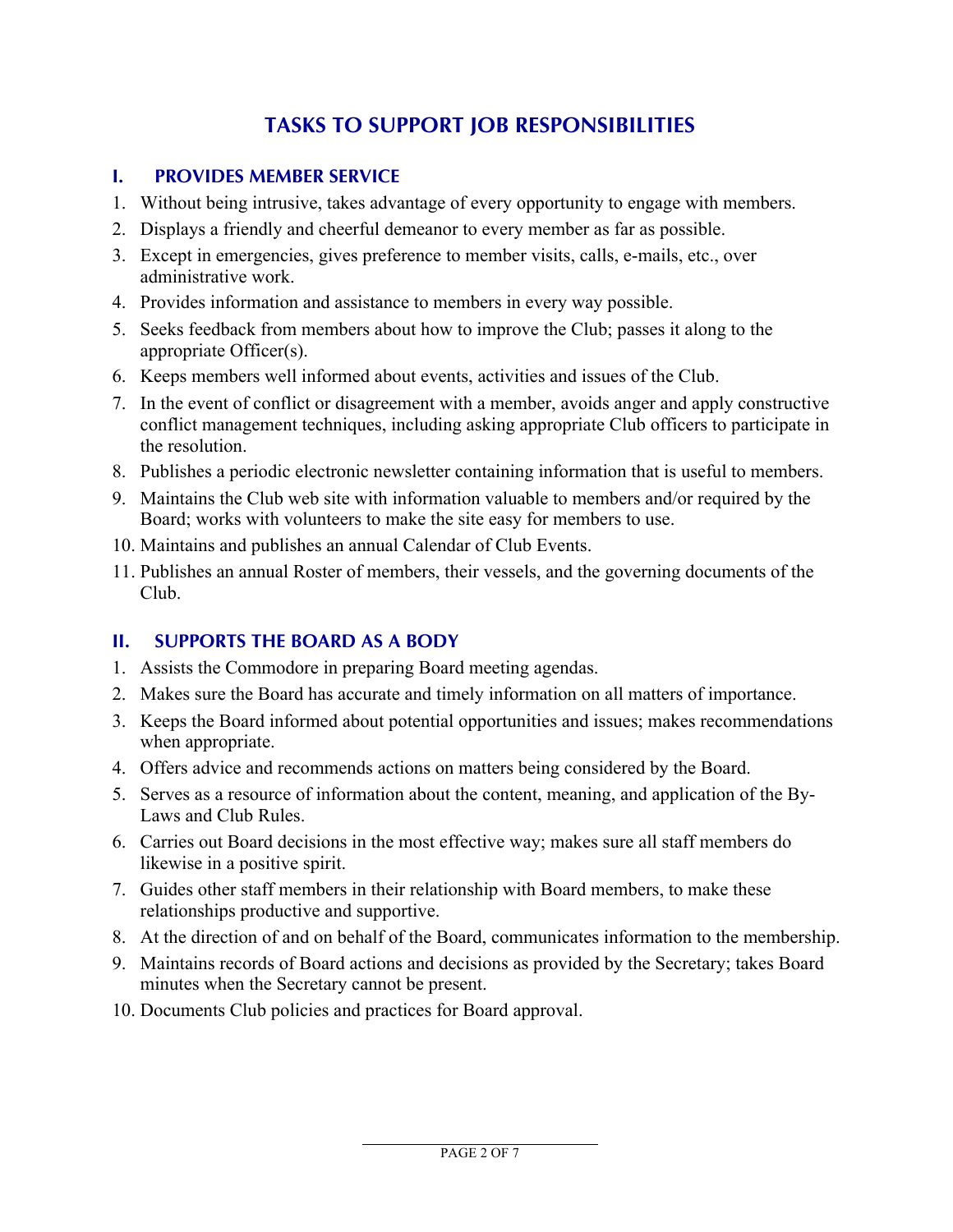#### **III. SUPPORT CLUB OFFICERS AND COMMITTEES IN THEIR OPERATIONS**

## **A. FLAG OFFICERS: COMMODORE, VICE COMMODORE, REAR COMMODORE**

- 1. Keeps Flag Officers informed about activities, opportunities and issues that may affect the accomplishment of the mission and values of the Club; make sure they are never surprised.
- 2. May serve as a sounding board for the Commodore and/or other Flag Officers about ideas and issues.
- 3. Prepares correspondence for Commodore signature, such as welcome letters to new members, letters recognizing member resignations, etc.

## **B. TREASURER**

- 1. Assures all financial policies and Board directives are implemented effectively.
- 2. Supervises the accounts receivable, accounts payable bookkeeping and record-keeping functions of the Club in accordance with the direction provided by the Treasurer.
- 3. Prepares a draft operating and capital budget and plans for each Department, so that the Officer in charge has a starting point for budgeting.
- 4. Establishes and maintains a system for compiling departmental and Club Consolidated reports of accrued revenue and expenses for the month, year to date, comparison with year-to-date budget, and compared to the previous year's actual year to date.
- 5. Analyzes the monthly and year-to-date financial results for each department; communicates findings and recommendations to Flag Officers and the Treasurer.
- 6. Facilitates the work of the Club Auditor.
- 7. Participates in activities to ensure adequate financial controls.
- 8. Supports the Treasurer in working with the Finance Committee.
- 9. Makes sure all confidential information is kept confidential.

# **C. GENERAL ASSISTANCE TO ALL OFFICERS**

- 1. Provides orientation and historical information to each new Officer regarding the responsibilities and activities of his/her Department.
- 2. Assists each Officer in the effective recruiting and utilization of his/her Committee.
- 3. Attends all Committee meetings.
- 4. Offers ideas, advice and guidance to each Officer and Committee.
- 5. Assists Officers to compile long-term capital needs and plans.
- 6. Assures Officers receive monthly financial reports in time to prepare and return estimates of year-end revenue and/or expenses that may vary from budget by significant amounts.
- 7. Serves as an on-going link to all Committees, keeping each informed about activities of other committees that may impact their own work.
- 8. Implements the decisions of Officers and Committees.
- 9. Track the registration and payments for events sponsored by a Department.
- 10. At the direction of each Officer, communicates information to the membership related to his/her operations.
- 11. Carries out many minor but important administrative tasks.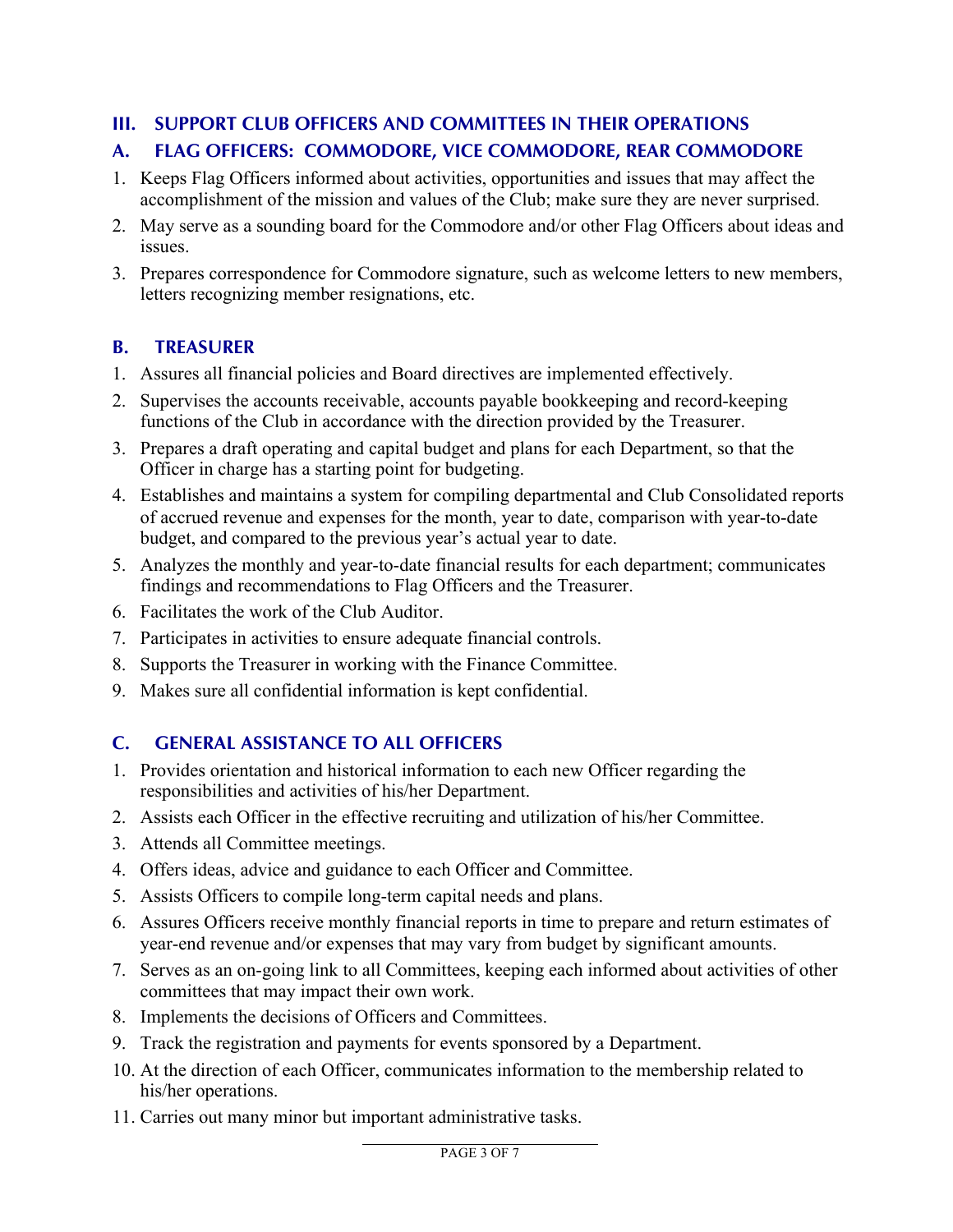#### **D. CRUISE**

- 1. Supports the Cruise Officer in carrying out the duties of that position.
- 2. Provides assistance to Cruise Officer in planning and scheduling cruises, as needed.
- 3. Aids in communicating information about cruises to members.
- 4. Tracks registrations and payment for cruise events.
- 5. Makes sure staff provides appropriate set up and other service for Cruise events.

#### **E. ENTERTAINMENT**

- 1. Supports the Entertainment Officer in carrying out the duties of that position.
- 2. Works with Entertainment Officer and volunteers to support plans for events.
- 3. Communicates information and registration to members about each event.
- 4. Tracks registration and billing for events.
- 5. Provides direction to staff regarding set-up for events.

#### **F. FOOD AND BEVERAGE**

- 1. Supports the Food & Beverage Officer in carrying out the duties of that position.
- 2. Working with the Food and Beverage Officer, participates in the selection of the Chef.
- 3. Supervises the Chef.
- 4. Approves hiring recommendations made by the Chef.
- 5. Works with Chef to assure sound understanding of member needs and wants, and how best to respond to member feedback.
- 6. Guides the Chef to make sure Club and member events are priced to include net revenue.
- 7. Encourages members to hold events at the Club; provides means for documenting plans for such events, including fees and costs.
- 8. Recommends rental rates for various parts of the Club.
- 9. Assures renewal of "bottle club" license annually.

## **G. HOUSE**

- 1. Supports the House Officer in carrying out the duties of that position.
- 2. Recommends capital items that will implement the long-term plan.
- 3. Supervises the Maintenance Chief and outside services so that the Clubhouse and other buildings are maintained for structural soundness, safety, and attractiveness.
- 4. Supervises the Housekeeper to assure the inside of the House is clean, attractive, and safe for the membership at all times.
- 5. Supervises the Grounds Worker to make sure the lawns and gardens are attractive and safe.
- 6. Assurances the hardscape parking lot, sidewalks, boat ramp, and boat storage racks and spaces are in sound working condition.
- 7. Enforces Club parking policies for the benefit of all members; decides when it is necessary to open the Field for parking; hires and supervises a Parking Attendant for busy times.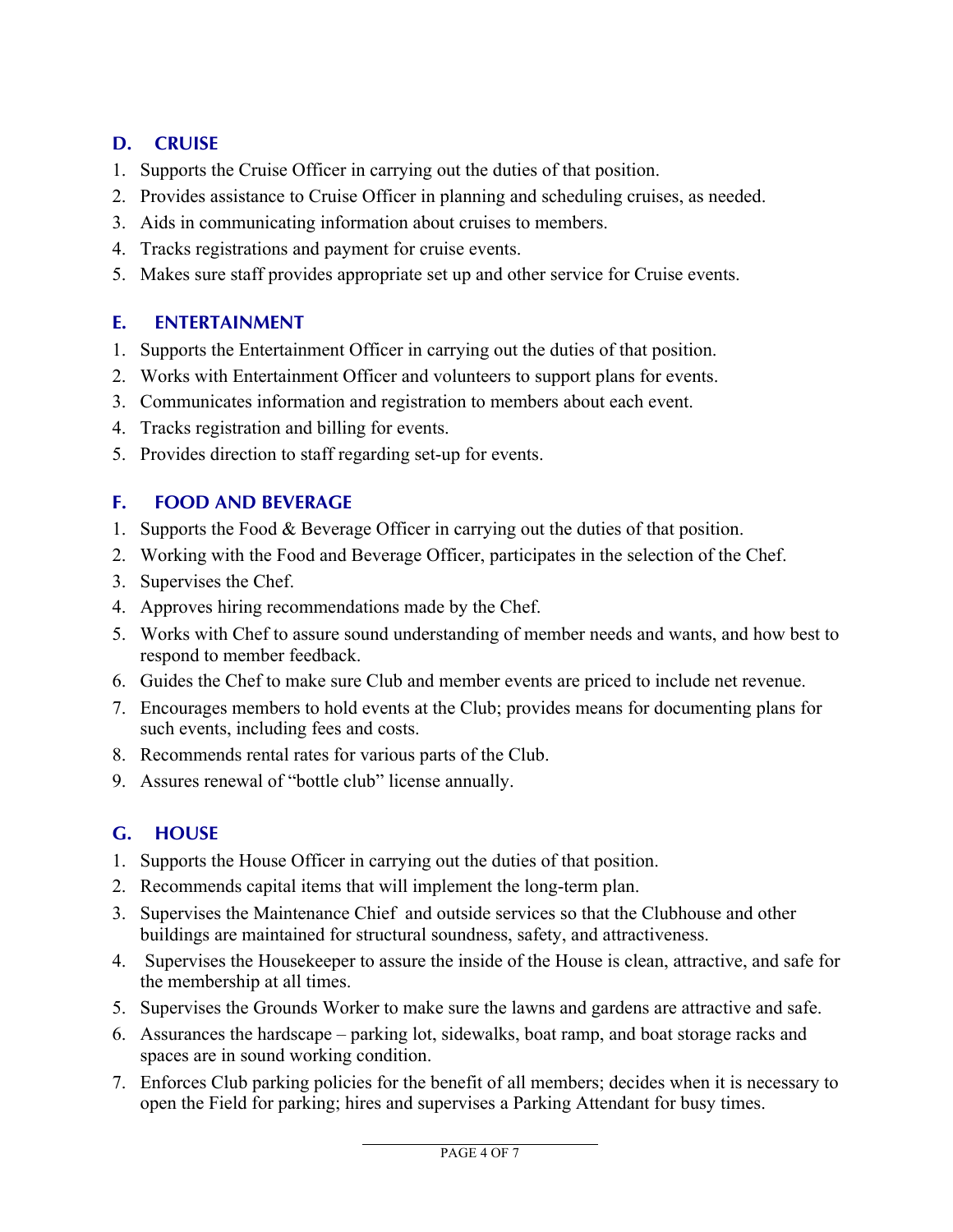#### **H. JUNIOR PROGRAM**

- 1. Supports the Junior Sailing Program Officer in carrying out the duties of that position.
- 2. Working with the Junior Sailing Program Officer, selects and recommends to the Board the Director of the Program.
- 3. Approves the coach hiring decisions of the Program Director.
- 4. Helps the Junior staff to operate and maintain an on-line registration program.

## **I. MEMBERSHIP**

- 1. Supports the Membership Officer in carrying out the duties of that position.
- 2. Under direction of the Membership Officer, provides application forms and information to prospective members.
- 3. Operates the administrative processes for membership application, approval, acceptance, and admission.

# **J. RACE**

- 1. Supports the Race Officer in carrying out the duties of that position.
- 2. Makes sure Notice of Race and Sailing Instructions are prepared and printed in sufficient numbers to meet on-going needs, such as the Thursday Night Series.
- 3. Works with Regatta Management Services to track registrations and make sure all fees are collected for the Club.
- 4. Works with the Thursday Night Race Officer to make sure he/she has information needed to record start and finish times for Thursday Night Races; may enter times into the RMS scoring system.
- 5. Assures that the Race Committee boat is adequately prepared for every race.
- 6. Publishes race results in a timely fashion.
- 7. Completes and submits required Marine Event forms to the Coast Guard for approval.

# **K. WATERFRONT**

- 1. Supports the Waterfront Officer in carrying out the duties of that position.
- 2. Working with the Waterfront Officer, selects and recommends to the Board the Waterfront Manager.
- 3. Supervises the Waterfront Manager to assure that
	- a. Members get to and from the floats to their boats as quickly as possible, given the circumstances of level of launch activity, safety, and weather.
	- b. Launch Operators drive safely and efficiently and present a sharp appearance.
	- c. Launches, floats, and the pier are maintained to assure structural soundness, safety, and appearance.
	- d. All Club boats meet Coast Guard standards for safety and operation.
	- e. Labor and material costs are soundly managed to achieve optimum service and value.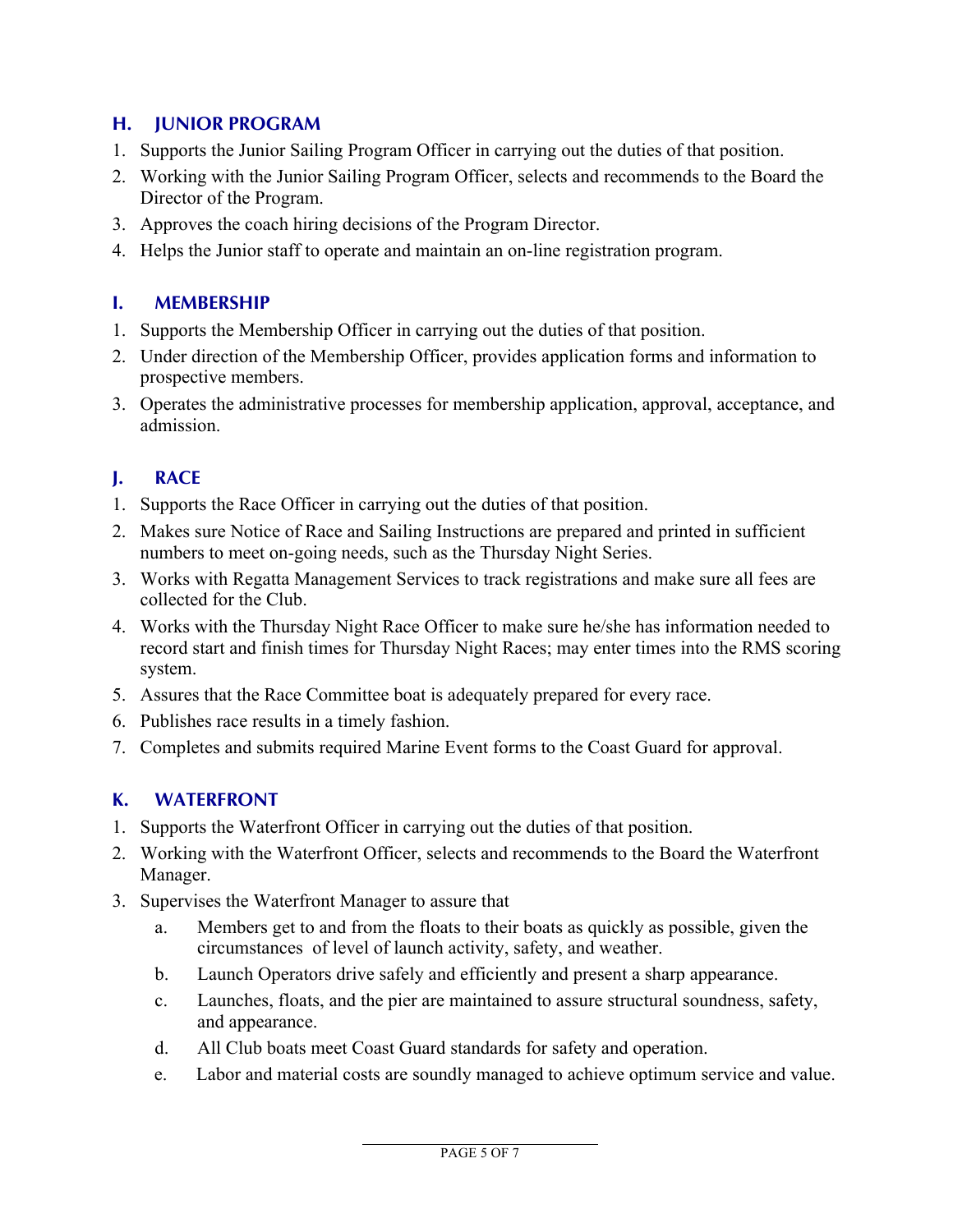#### **L. EDUCATION**

- 1. Aids in communicating information about education programs to members.
- 2. Tracks registrations and payment for education events.
- 3. Makes sure staff provides appropriate set up and other service for education events.

#### **IV. SUPERVISE STAFF**

- 1. Supervises 5 staff directly; seasonal staff is 40.
- 2. Provides each subordinate with goals and standards for performance.
- 3. Shares information with other staff members to increase productivity and efficiency for all staff.
- 4. Resolves any conflicts that may arise between or among employees.
- 5. Conduct disciplinary actions when necessary.

#### **V. SUPPORTS NEIGHBORHOOD AND COMMUNITY RELATIONS**

- 1. Keeps neighbors informed about Club activities that may affect them.
- 2. Works with neighbors to share fairly in the costs of road management and snow plowing.
- 3. Deals with neighbor questions, issues and problems when possible; otherwise refers the matter to the appropriate Officer.
- 4. Recommends to the Board activities that will enhance the relationship with the Town of Falmouth; participates in such activities when appropriate.

# **ABILITIES, SKILLS, EXPERIENCES, AND OTHER TRAITS**

## **A. REQUIRED**

- $\checkmark$  Strong customer service experience and attitude.
- $\checkmark$  Ability to work with people with a wide variety of interests and opinions, sometimes in conflict situations.
- $\checkmark$  Ability to select and supervise staff so that they are committed to good work; no micromanagement
- $\checkmark$  Flexibility: not all policies and procedures are written. Sometimes it seems as if everything is -ish. Either/or, hard-and-fast, don't fit well here. Know when to push and when to roll.
- $\checkmark$  Ability to read an operating statement and a balance sheet and know what they mean for management.
- $\checkmark$  Multi-tasking ability during the operating season, interruptions become the norm
- $\checkmark$  Organized thinking for example, computer files are organized and labeled for easy finding; before starting a new task, learning what has been done in the past.

#### **B. HIGHLY DESIRABLE**

Extensive boating experience -- either power or sail, preferably both. If you don't have it, this isn't the job for you.